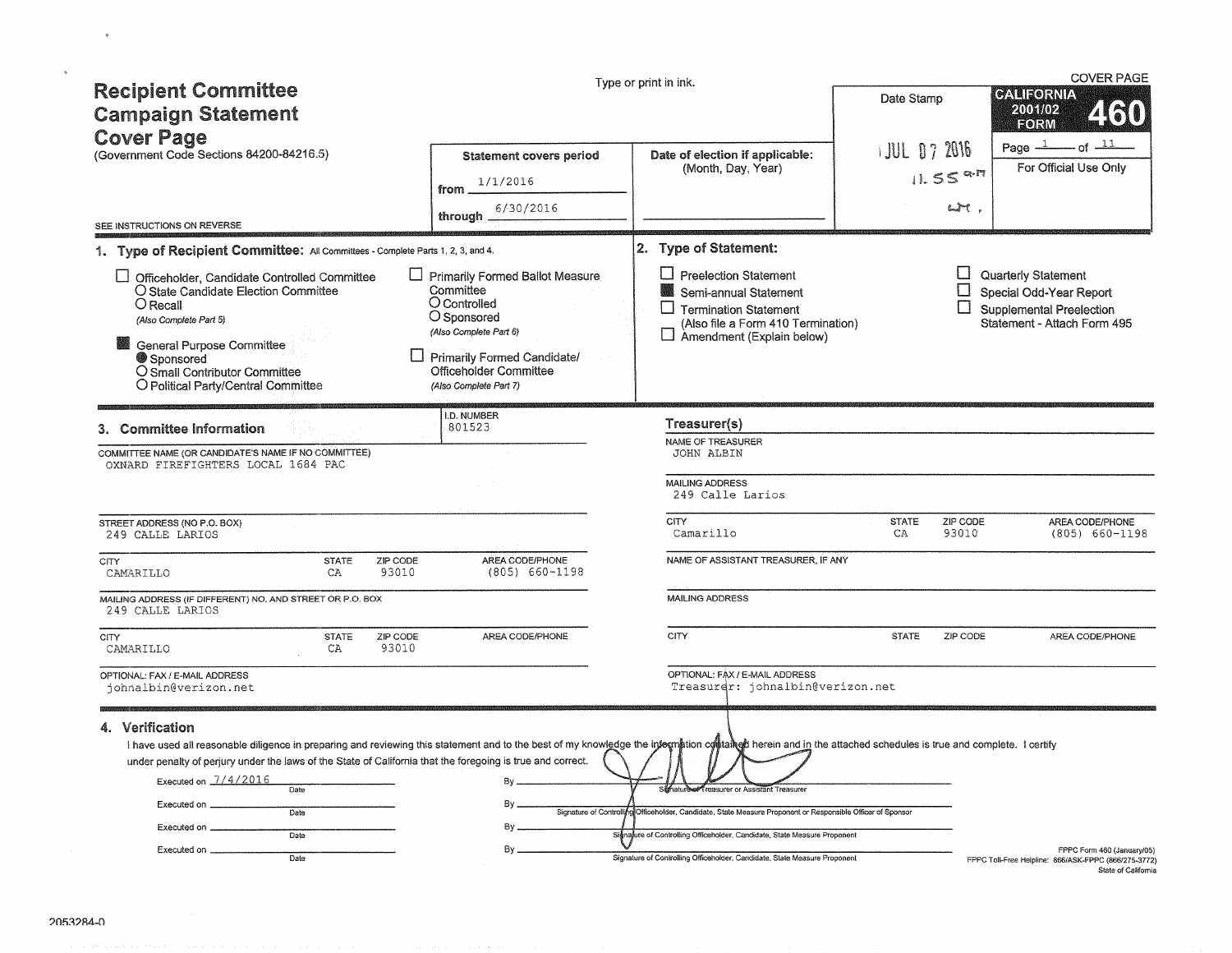Type or print in ink. COVER PAGE - PART 2 CALIFORNIA<br>FORM **lr©IRM 9111.1**  Page  $2 \rightarrow 0$ f  $11$ 

## 5. Officeholder or Candidate Controlled Committee

| NAME OF OFFICEHOLDER OR CANDIDATE |                                                                                                                                                                                                                                           |      |          |                                               | NAME OF BALLOT                        |
|-----------------------------------|-------------------------------------------------------------------------------------------------------------------------------------------------------------------------------------------------------------------------------------------|------|----------|-----------------------------------------------|---------------------------------------|
|                                   | OFFICE SOUGHT OR HELD (INCLUDE LOCATION AND DISTRICT NUMBER IF APPLICABLE)                                                                                                                                                                |      |          |                                               | BALLOT NO. OR L                       |
|                                   | RESIDENTIAL/BUSINESS ADDRESS (NO. AND STREET)                                                                                                                                                                                             | CITY |          | ZIP<br><b>STATE</b>                           |                                       |
|                                   |                                                                                                                                                                                                                                           |      |          |                                               | Identify the c                        |
|                                   |                                                                                                                                                                                                                                           |      |          |                                               | NAME OF OFFICE                        |
|                                   | Related Committees Not Included in this Statement: List any committees<br>not included in this statement that are controlled by you or are primarily formed to receive<br>contributions or make expenditures on behalf of your candidacy. |      |          |                                               | OFFICE SOUGHT                         |
| COMMITTEE NAME                    |                                                                                                                                                                                                                                           |      |          | I.D. NUMBER                                   |                                       |
| NAME OF TREASURER                 |                                                                                                                                                                                                                                           |      |          | CONTROLLED COMMITTEE?<br><b>YES</b><br>$ $ NO | 7. Primarily Fo<br>officeholder(s) or |
| COMMITTEE ADDRESS                 | STREET ADDRESS (NO P.O. BOX)                                                                                                                                                                                                              |      |          |                                               | NAME OF OFFICE                        |
| <b>CITY</b>                       | <b>STATE</b>                                                                                                                                                                                                                              |      | ZIP CODE | AREA CODE/PHONE                               | NAME OF OFFICE                        |
| COMMITTEE NAME                    |                                                                                                                                                                                                                                           |      |          | I.D. NUMBER                                   |                                       |
|                                   |                                                                                                                                                                                                                                           |      |          |                                               | NAME OF OFFICI                        |
| NAME OF TREASURER                 |                                                                                                                                                                                                                                           |      |          | CONTROLLED COMMITTEE?<br>∐ YES<br>∫ NO        | NAME OF OFFICI                        |
| COMMITTEE ADDRESS                 | STREET ADDRESS (NO P.O. BOX)                                                                                                                                                                                                              |      |          |                                               |                                       |
| CITY                              | <b>STATE</b>                                                                                                                                                                                                                              |      | ZIP CODE | AREA CODE/PHONE                               |                                       |

#### 6. Primarily Formed Ballot Measure Committee

|  | NAME OF BALLOT MEASURE |
|--|------------------------|
|  |                        |

| <b>BALLOT NO. OR LETTER</b>                                                                                                                                                                                                          | <b>JURISDICTION</b> | <b>UPPORT</b> |
|--------------------------------------------------------------------------------------------------------------------------------------------------------------------------------------------------------------------------------------|---------------------|---------------|
| $\blacksquare$ . The contract of the contract of the contract of the contract of the contract of the contract of the contract of the contract of the contract of the contract of the contract of the contract of the contract of the |                     | OPPOSE        |

#### ontrolling officeholder, candidate, or state measure proponent, if any.

**EHOLDER, CANDIDATE, OR PROPONENT** 

| OFFICE SOUGHT OR HELD | <b>DISTRICT NO. IF ANY</b> |
|-----------------------|----------------------------|
|                       |                            |
|                       |                            |

*1.* Primarily Formed Candidate/Officeholder Committee **List names of**  r candidate(s) for which this committee is primarily formed.

| NAME OF OFFICEHOLDER OR CANDIDATE | OFFICE SOUGHT OR HELD | SUPPORT<br>OPPOSE        |
|-----------------------------------|-----------------------|--------------------------|
| NAME OF OFFICEHOLDER OR CANDIDATE | OFFICE SOUGHT OR HELD | <b>SUPPORT</b><br>OPPOSE |
| NAME OF OFFICEHOLDER OR CANDIDATE | OFFICE SOUGHT OR HELD | SUPPORT<br>$\Box$ OPPOSE |
| NAME OF OFFICEHOLDER OR CANDIDATE | OFFICE SOUGHT OR HELD | <b>SUPPORT</b><br>OPPOSE |

*Attach continuation sheets* if *necessary*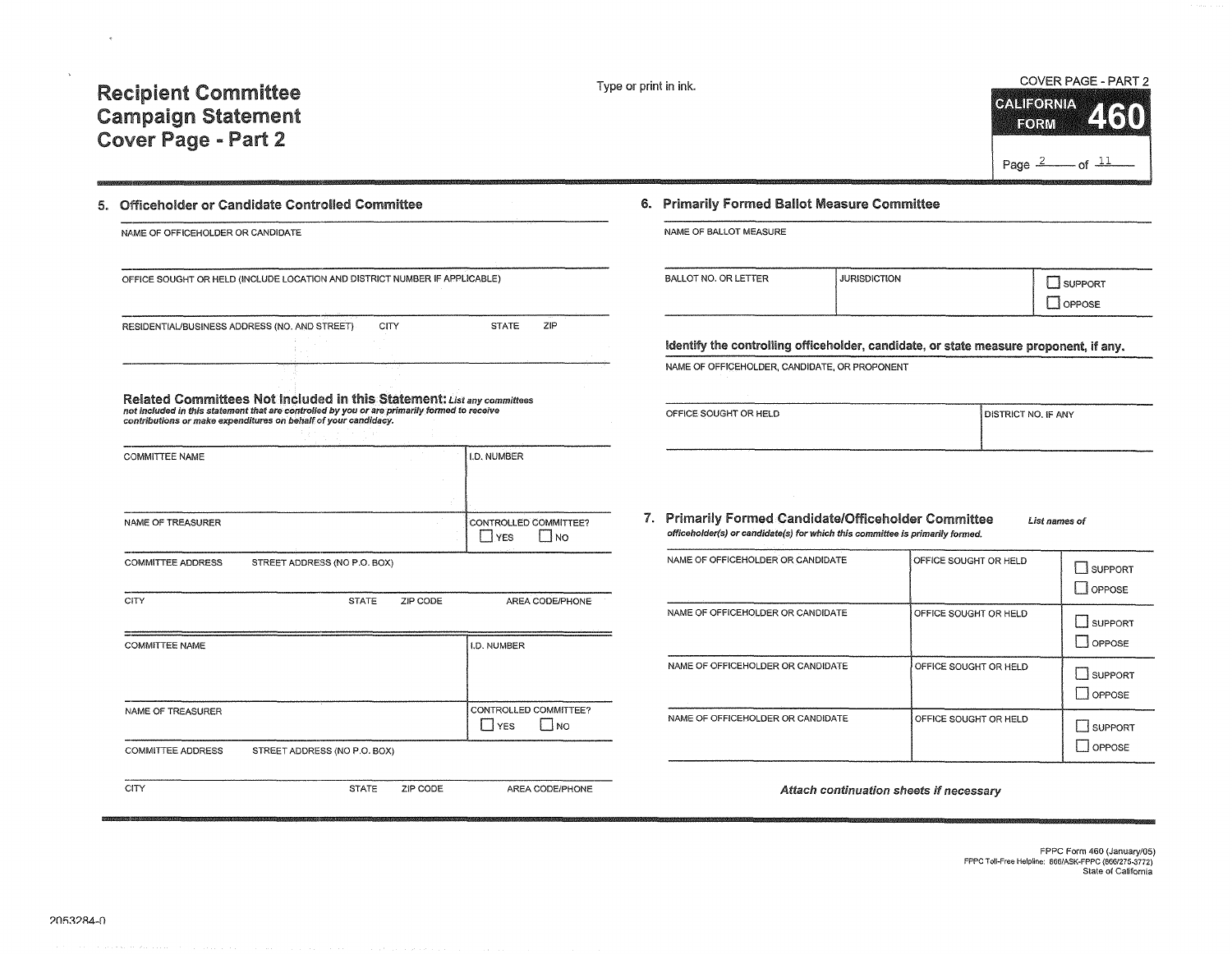| <b>Campaign Disclosure Statement</b><br><b>Summary Page</b><br>SEE INSTRUCTIONS ON REVERSE | Type or print in ink.<br>Amounts may be rounded<br>to whole dollars. |                                                                                      | Statement covers period<br>1/1/2016<br>from -<br>6/30/2016<br>through -              | <b>SUMMARY PAGE</b><br><b>CALIFORNIA</b><br>2130<br>EORM<br>$-$ of $\frac{11}{2}$<br>Page $3$ |  |  |
|--------------------------------------------------------------------------------------------|----------------------------------------------------------------------|--------------------------------------------------------------------------------------|--------------------------------------------------------------------------------------|-----------------------------------------------------------------------------------------------|--|--|
| NAME OF FILER<br>OXNARD FIREFIGHTERS LOCAL 1684 PAC                                        |                                                                      |                                                                                      |                                                                                      | .D. NUMBER<br>801523                                                                          |  |  |
| <b>Contributions Received</b>                                                              | Column A<br>TOTAL THIS PERIOD<br>(FROM ATTACHED SCHEDULES)           | Column B<br>CALENDAR YEAR<br>TOTAL TO DATE                                           | <b>Calendar Year Summary for Candidates</b><br>Running in Both the State Primary and |                                                                                               |  |  |
|                                                                                            | \$4,000.00                                                           | \$4,000.00                                                                           | <b>General Elections</b>                                                             |                                                                                               |  |  |
|                                                                                            | \$0.00                                                               | \$0.00                                                                               | 1/1 through 6/30<br>20. Contributions                                                | 7/1 to Date                                                                                   |  |  |
| 3. SUBTOTAL CASH CONTRIBUTIONS  Add Lines 1 + 2                                            | \$4,000.00                                                           | \$4,000.00                                                                           | Received                                                                             |                                                                                               |  |  |
|                                                                                            | \$0.00                                                               | \$0.00                                                                               | 21. Expenditures                                                                     |                                                                                               |  |  |
| 5. TOTAL CONTRIBUTIONS RECEIVED  Add Lines 3 + 4                                           | \$4,000.00                                                           | \$4,000.00                                                                           | Made                                                                                 |                                                                                               |  |  |
| <b>Expenditures Made</b>                                                                   |                                                                      |                                                                                      | <b>Expenditure Limit Summary for State</b>                                           |                                                                                               |  |  |
|                                                                                            | \$0.00                                                               | \$0.00                                                                               | Candidates                                                                           |                                                                                               |  |  |
|                                                                                            | \$0.00                                                               | \$0.00                                                                               | 22. Cumulative Expenditures Made*                                                    |                                                                                               |  |  |
|                                                                                            | \$0.00                                                               | \$0.00                                                                               | (If Subject to Voluntary Expenditure Limit)                                          |                                                                                               |  |  |
|                                                                                            | \$0.00                                                               | \$0.00                                                                               | Date of Election                                                                     | Total to Date                                                                                 |  |  |
|                                                                                            | \$0.00                                                               | \$0.00                                                                               | (mm/dd/yy)                                                                           |                                                                                               |  |  |
|                                                                                            | \$0.00                                                               | \$0.00                                                                               |                                                                                      |                                                                                               |  |  |
| <b>Current Cash Statement</b>                                                              |                                                                      |                                                                                      |                                                                                      |                                                                                               |  |  |
|                                                                                            | \$37,515.72                                                          | To calculate Column B, add                                                           | Amounts in this section may be different from amounts                                |                                                                                               |  |  |
|                                                                                            | \$4,000.00                                                           | amounts in Column A to the<br>corresponding amount                                   | reported in Column B.                                                                |                                                                                               |  |  |
|                                                                                            | \$0.00                                                               | from Column B of your last<br>report. Some amounts in                                |                                                                                      |                                                                                               |  |  |
|                                                                                            | \$0.00                                                               | Column A may be negative                                                             |                                                                                      |                                                                                               |  |  |
| 16. ENDING CASH BALANCE  Add Lines 12 + 13 + 14, then subtract Line 15                     | \$41,515.72                                                          | figures that should be<br>subtracted from previous                                   |                                                                                      |                                                                                               |  |  |
| If this is a termination statement, Line 16 must be zero.                                  |                                                                      | period amounts. If this is<br>the first report being filed                           |                                                                                      |                                                                                               |  |  |
|                                                                                            | \$0.00                                                               | for this calendar year, only<br>carry over the amounts<br>from Lines 2, 7, and 9 (if |                                                                                      |                                                                                               |  |  |
| <b>Cash Equivalents and Outstanding Debts</b>                                              |                                                                      | any).                                                                                |                                                                                      |                                                                                               |  |  |
|                                                                                            | \$0.00                                                               |                                                                                      |                                                                                      |                                                                                               |  |  |
|                                                                                            | \$0.00                                                               |                                                                                      |                                                                                      | FPPC Form 460 (January/05)<br>FPPC Toll-Free Helpline: 866/ASK-FPPC (866/275-3772)            |  |  |

FPPC Form 460 (January/OS) **FPPC Toll-Free Helpline: 866/ASK-FPPC (866/275-3772)** 

 $\mathcal{A}^{\mathcal{A}}$  ,  $\mathcal{A}^{\mathcal{A}}$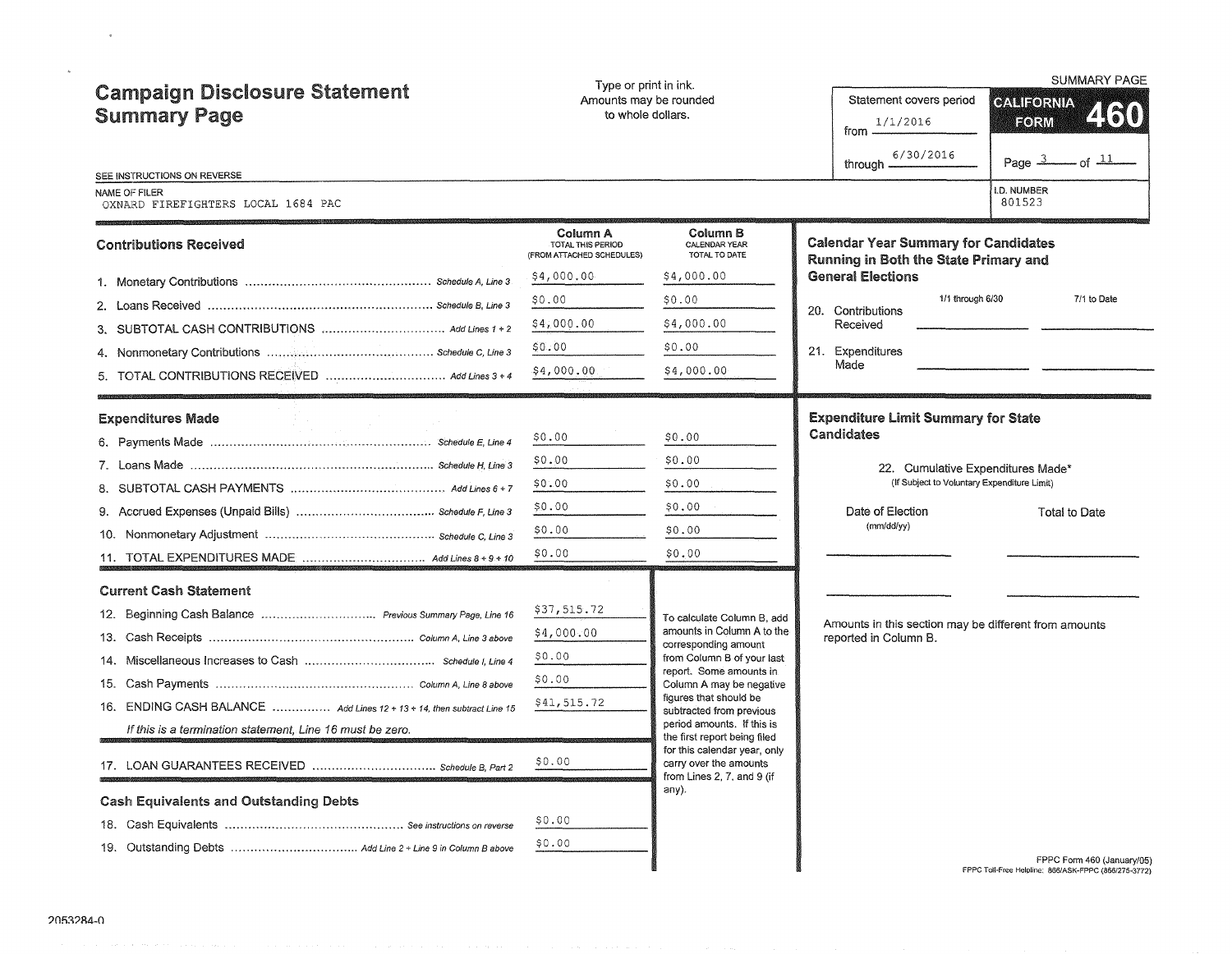| <b>Schedule A</b><br>SEE INSTRUCTIONS ON REVERSE<br>NAME OF FILER | <b>Monetary Contributions Received</b><br>OXNARD FIREFIGHTERS LOCAL 1684 PAC                    | Type or print in ink.<br>Amounts may be rounded<br>to whole dollars.              |                                                                                                     |                                                        |  | Statement covers period<br>1/1/2016<br>from $\equiv$<br>6/30/2016<br>through $\frac{1}{2}$ | <b>SCHEDULE A</b><br><b>CALIFORNIA</b><br>460<br><b>FORM</b><br>$-$ of $11$<br>Page $\stackrel{4}{\sim}$<br>I.D. NUMBER<br>801523 |  |  |
|-------------------------------------------------------------------|-------------------------------------------------------------------------------------------------|-----------------------------------------------------------------------------------|-----------------------------------------------------------------------------------------------------|--------------------------------------------------------|--|--------------------------------------------------------------------------------------------|-----------------------------------------------------------------------------------------------------------------------------------|--|--|
| DATE<br><b>RECEIVED</b>                                           | FULL NAME, STREET ADDRESS AND ZIP CODE OF CONTRIBUTOR<br>(IF COMMITTEE, ALSO ENTER I.D. NUMBER) | <b>CONTRIBUTOR</b><br>CODE*                                                       | IF AN INDIVIDUAL, ENTER<br>OCCUPATION AND EMPLOYER<br>(IF SELF-EMPLOYED, ENTER NAME<br>OF BUSINESS) | <b>AMOUNT</b><br><b>RECEIVED THIS</b><br><b>PERIOD</b> |  | <b>CUMULATIVE TO DATE</b><br>CALENDAR YEAR<br>(JAN. 1 - DEC. 31)                           | PER ELECTION<br>TO DATE<br>(IF REQUIRED)                                                                                          |  |  |
|                                                                   |                                                                                                 | $\square$ IND<br>$\square$ COM<br>$\square$ отн<br>$\square$ PTY<br>$\Box$<br>SCC |                                                                                                     |                                                        |  |                                                                                            |                                                                                                                                   |  |  |
|                                                                   |                                                                                                 | $\Box$<br><b>IND</b><br>$\Box$<br>COM<br>OTH<br>PTY<br>SCC                        |                                                                                                     |                                                        |  |                                                                                            |                                                                                                                                   |  |  |
|                                                                   |                                                                                                 | ⊔<br><b>IND</b><br>$\Box$<br>COM<br>$\Box$<br>OTH<br>PTY<br>□<br>SCC              |                                                                                                     |                                                        |  |                                                                                            |                                                                                                                                   |  |  |
|                                                                   |                                                                                                 | $\Box$<br><b>IND</b><br>COM<br>OTH<br>PTY<br>SCC                                  |                                                                                                     |                                                        |  |                                                                                            |                                                                                                                                   |  |  |

| <b>Schedule A Summary</b>                                         |            | *Contributor Codes                                              |
|-------------------------------------------------------------------|------------|-----------------------------------------------------------------|
| 1. Amount received this period - itemized monetary contributions. | \$0.00     | IND - Individual<br>COM - Recipient Committee                   |
|                                                                   | \$4,000.00 | (other than PTY or SCC)<br>(OTH - Other (e.g., business entity) |
| 3. Total monetary contributions received this period.             |            | PTY - Political Party<br>SCC - Small Contributor Committee      |

SUBTOTAL \$

 $\mathbf{\underline{\Box}}$  IND  $\square$  сом  $\sqcup$  отн  $\Box$  PTY  $\underline{\Box}$  scc

FPPC Form 460 (January/05) **FPPC Toll·Free Helpline: 866/ASK·FPPC (866/275·3772)** 

 $\bar{u}$ 

 $\lambda$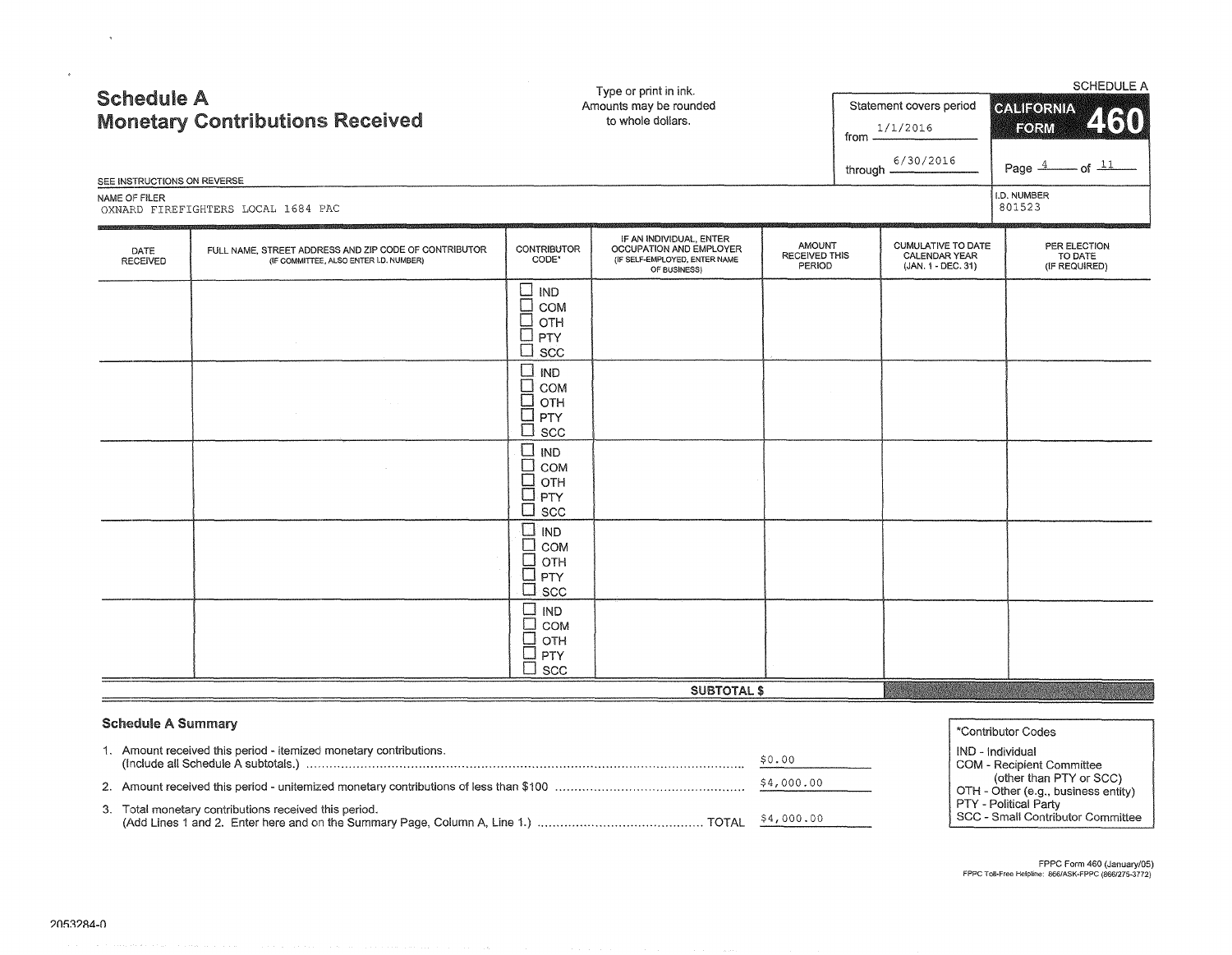|                                                                                                                                            |                                                                                                     |                                                        | Type or print in ink.                           |                                                   |                                                   |                                        |                                                                                         | <b>SCHEDULE B - PART 1</b>                             |
|--------------------------------------------------------------------------------------------------------------------------------------------|-----------------------------------------------------------------------------------------------------|--------------------------------------------------------|-------------------------------------------------|---------------------------------------------------|---------------------------------------------------|----------------------------------------|-----------------------------------------------------------------------------------------|--------------------------------------------------------|
| <b>Schedule B - Part 1</b><br><b>Loans Received</b>                                                                                        |                                                                                                     |                                                        | Amounts may be rounded<br>to whole dollars.     |                                                   |                                                   | Statement covers period<br>1/1/2016    | <b>CALIFORNIA</b><br>FORM                                                               | 2510                                                   |
|                                                                                                                                            |                                                                                                     |                                                        |                                                 |                                                   | from                                              |                                        |                                                                                         |                                                        |
| SEE INSTRUCTIONS ON REVERSE                                                                                                                |                                                                                                     |                                                        |                                                 |                                                   | through -                                         | 6/30/2016                              | Page 5                                                                                  | $-$ of $\frac{11}{2}$                                  |
| NAME OF FILER<br>OXNARD FIREFIGHTERS LOCAL 1684 PAC                                                                                        |                                                                                                     |                                                        |                                                 |                                                   |                                                   |                                        | I.D. NUMBER<br>801523                                                                   |                                                        |
| FULL NAME, STREET ADDRESS AND ZIP CODE<br>OF LENDER<br>(IF COMMITTEE, ALSO ENTER I.D. NUMBER)                                              | IF AN INDIVIDUAL, ENTER<br>OCCUPATION AND EMPLOYER<br>(IF SELF-EMPLOYED, ENTER<br>NAME OF BUSINESS) | (a)<br>OUTSTANDING<br>BALANCE<br><b>BEGINNING THIS</b> | (b)<br>AMOUNT<br><b>RECEIVED THIS</b><br>PERIOD | (C)<br>AMOUNT PAID<br>OR FORGIVEN<br>THIS PERIOD* | (d)<br>OUTSTANDING<br>BALANCE AT<br>CLOSE OF THIS | (e)<br>INTEREST<br>PAID THIS<br>PERIOD | (f)<br>ORIGINAL<br>AMOUNT OF<br>LOAN                                                    | $(9)$<br>CUMULATIVE<br><b>CONTRIBUTIONS</b><br>TO DATE |
|                                                                                                                                            |                                                                                                     |                                                        |                                                 | $\Box$ PAID                                       |                                                   | .%                                     |                                                                                         | CALENDAR YEAR                                          |
|                                                                                                                                            |                                                                                                     |                                                        |                                                 | $\Box$ FORGIVEN                                   |                                                   | <b>RATE</b>                            |                                                                                         | PER ELECTION**                                         |
| $+ \Box$ ind $\Box$ com $\Box$ oth $\Box$ pty $\Box$ scc                                                                                   |                                                                                                     |                                                        |                                                 |                                                   | DATE DUE                                          |                                        | DATE INCURRED                                                                           |                                                        |
|                                                                                                                                            |                                                                                                     |                                                        |                                                 | $\Box$ PAID                                       |                                                   |                                        |                                                                                         | CALENDAR YEAR                                          |
|                                                                                                                                            |                                                                                                     |                                                        |                                                 | $\Box$ FORGIVEN                                   |                                                   | .%<br><b>RATE</b>                      |                                                                                         | PER ELECTION**                                         |
| $+ \Box$ ind $\Box$ com $\Box$ oth $\Box$ pty $\Box$ scc                                                                                   |                                                                                                     |                                                        |                                                 |                                                   | DATE DUE                                          |                                        | <b>DATE INCURRED</b>                                                                    |                                                        |
|                                                                                                                                            |                                                                                                     |                                                        |                                                 | $\Box$ PAID                                       |                                                   |                                        |                                                                                         | CALENDAR YEAR                                          |
|                                                                                                                                            |                                                                                                     |                                                        |                                                 | $\square$ FORGIVEN                                |                                                   | -%<br><b>RATE</b>                      |                                                                                         | PER ELECTION**                                         |
| †□ IND □ сом □ отн □ PTY □ scc                                                                                                             |                                                                                                     |                                                        |                                                 |                                                   | DATE DUE                                          |                                        | DATE INCURRED                                                                           |                                                        |
|                                                                                                                                            |                                                                                                     | <b>SUBTOTAL \$</b>                                     |                                                 | s                                                 | S                                                 | S                                      |                                                                                         |                                                        |
| <b>Schedule B Summary</b>                                                                                                                  |                                                                                                     |                                                        |                                                 |                                                   |                                                   | (Enter (e) on<br>Schedule E. Line 3)   |                                                                                         |                                                        |
|                                                                                                                                            |                                                                                                     |                                                        |                                                 | \$0.00                                            |                                                   |                                        |                                                                                         |                                                        |
| (Total Column (b) plus unitemized loans of less than \$100.)                                                                               |                                                                                                     |                                                        |                                                 |                                                   |                                                   |                                        | *Contributor Codes                                                                      |                                                        |
|                                                                                                                                            |                                                                                                     |                                                        |                                                 | \$0.00                                            |                                                   |                                        | IND - Individual<br>COM - Recipient Committee                                           |                                                        |
| (Total Column (c) plus loans under \$100 paid or forgiven.)<br>(Include loans paid by a third party that are also itemized on Schedule A.) |                                                                                                     |                                                        |                                                 |                                                   |                                                   |                                        | (other than PTY or SCC)<br>OTH - Other (e.g., business entity)<br>PTY - Political Party |                                                        |
| Enter the net here and on the Summary Page, Column A, Line 2.                                                                              |                                                                                                     |                                                        |                                                 | \$0.00                                            | (May be a negative number)                        |                                        | SCC - Small Contributor Committee                                                       |                                                        |
| *Amounts forgiven or paid by another party also must be reported on Schedule A.                                                            |                                                                                                     |                                                        |                                                 |                                                   |                                                   |                                        |                                                                                         |                                                        |
| ** If required.                                                                                                                            |                                                                                                     |                                                        |                                                 |                                                   |                                                   |                                        | FPPC Toll-Free Helpline: 866/ASK-FPPC (866/275-3772)                                    | FPPC Form 460 (January/05)                             |

 $\sim 10^7$ 

والمهدي والمائد فبالمواصل والمروان المنادر والمنافر والمتعاقد والمنافر والمتعارف واستوقا وقالحا فبالاستقادة ستعير

 $\sim 10^7$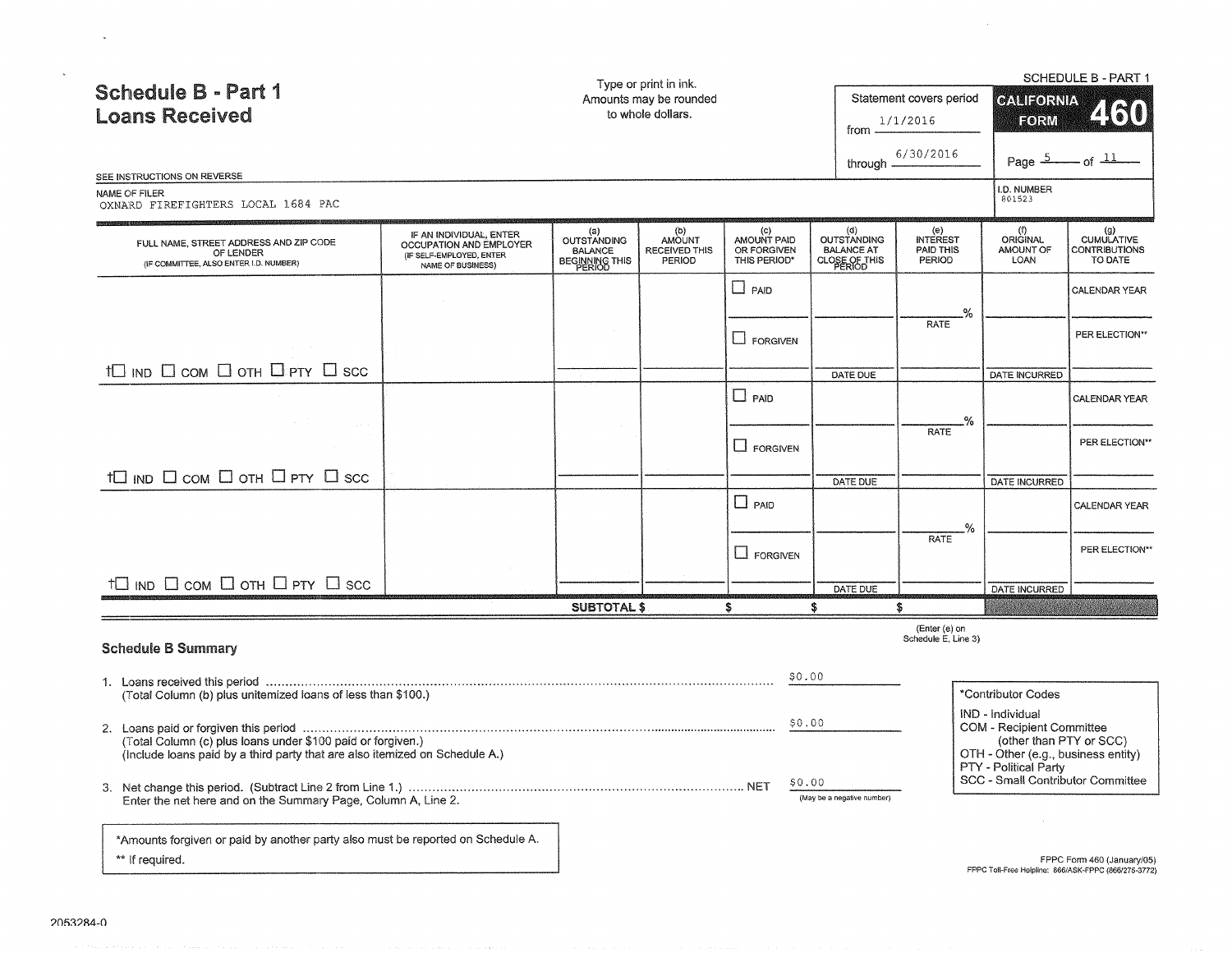| <b>Schedule C</b><br>SEE INSTRUCTIONS ON REVERSE<br>NAME OF FILER | <b>Nonmonetary Contributions Received</b><br>OXNARD FIREFIGHTERS LOCAL 1684 PAC                    |                                                                                                                                            | Type or print in ink.<br>Amounts may be rounded<br>to whole dollars.                                |                                                   | Statement covers period<br>1/1/2016<br>from<br>6/30/2016<br>through - |                                                                            | CALIFORNIA<br>FORM<br>Page 6<br><b>I.D. NUMBER</b><br>801523 | SCHEDULE C<br>460<br>$-$ of $\frac{11}{2}$ |
|-------------------------------------------------------------------|----------------------------------------------------------------------------------------------------|--------------------------------------------------------------------------------------------------------------------------------------------|-----------------------------------------------------------------------------------------------------|---------------------------------------------------|-----------------------------------------------------------------------|----------------------------------------------------------------------------|--------------------------------------------------------------|--------------------------------------------|
| DATE<br><b>RECEIVED</b>                                           | FULL NAME, STREET ADDRESS AND<br>ZIP CODE OF CONTRIBUTOR<br>(IF COMMITTEE, ALSO ENTER I.D. NUMBER) | <b>CONTRIBUTOR</b><br>CODE*                                                                                                                | IF AN INDIVIDUAL, ENTER<br>OCCUPATION AND EMPLOYER<br>(IF SELF-EMPLOYED, ENTER NAME<br>OF BUSINESS) | <b>DESCRIPTION OF</b><br><b>GOODS OR SERVICES</b> | AMOUNT/<br><b>FAIR MARKET</b><br>VALUE                                | <b>CUMULATIVE TO</b><br>DATE<br><b>CALENDAR YEAR</b><br>(JAN. 1 - DEC. 31) |                                                              | PER ELECTION<br>TO DATE<br>(IF REQUIRED)   |
|                                                                   |                                                                                                    | $\square$ IND<br>$\Box$<br>COM<br>$\Box$<br>OTH<br>$\Box$<br>PTY<br>SCC<br>∃<br><b>IND</b><br>$\Box$<br>COM<br>$\Box$<br>OTH<br>PTY<br>SCC |                                                                                                     |                                                   |                                                                       |                                                                            |                                                              |                                            |
|                                                                   |                                                                                                    | ⊏<br>IND<br>$\Box$<br>COM<br>⊑<br>OTH<br>$\Box$<br>PTY<br>П<br>SCC<br>⊡<br><b>IND</b>                                                      |                                                                                                     |                                                   |                                                                       |                                                                            |                                                              |                                            |
|                                                                   | Attach additional information on appropriately labeled continuation sheets.                        | $\Box$<br>COM<br>$\Box$<br>OTH<br>PTY<br>$\Box$<br><b>SCC</b>                                                                              |                                                                                                     | <b>SUBTOTAL \$</b>                                |                                                                       |                                                                            |                                                              |                                            |

# Schedule C Summary

 $\sim$   $\sim$ 

 $\mathbf{x}^{\top}$ 

|                                                                                                 |        | *Contributor Codes                                           |
|-------------------------------------------------------------------------------------------------|--------|--------------------------------------------------------------|
| 1. Amount received this period - itemized nonmonetary contributions.                            | \$0.00 | IND - Individual                                             |
|                                                                                                 |        | COM - Recipient Committee                                    |
|                                                                                                 | \$0.00 | (other than PTY or SCC)                                      |
|                                                                                                 |        | OTH - Other (e.g., business entity)<br>PTY - Political Party |
| 3. Total nonmonetary contributions received this period.                                        |        | SCC - Small Contributor Committee                            |
| (Add Lines 1 and 2. Enter here and on the Summary Page, Column A, Lines 4 and 10.) TOTAL \$0.00 |        |                                                              |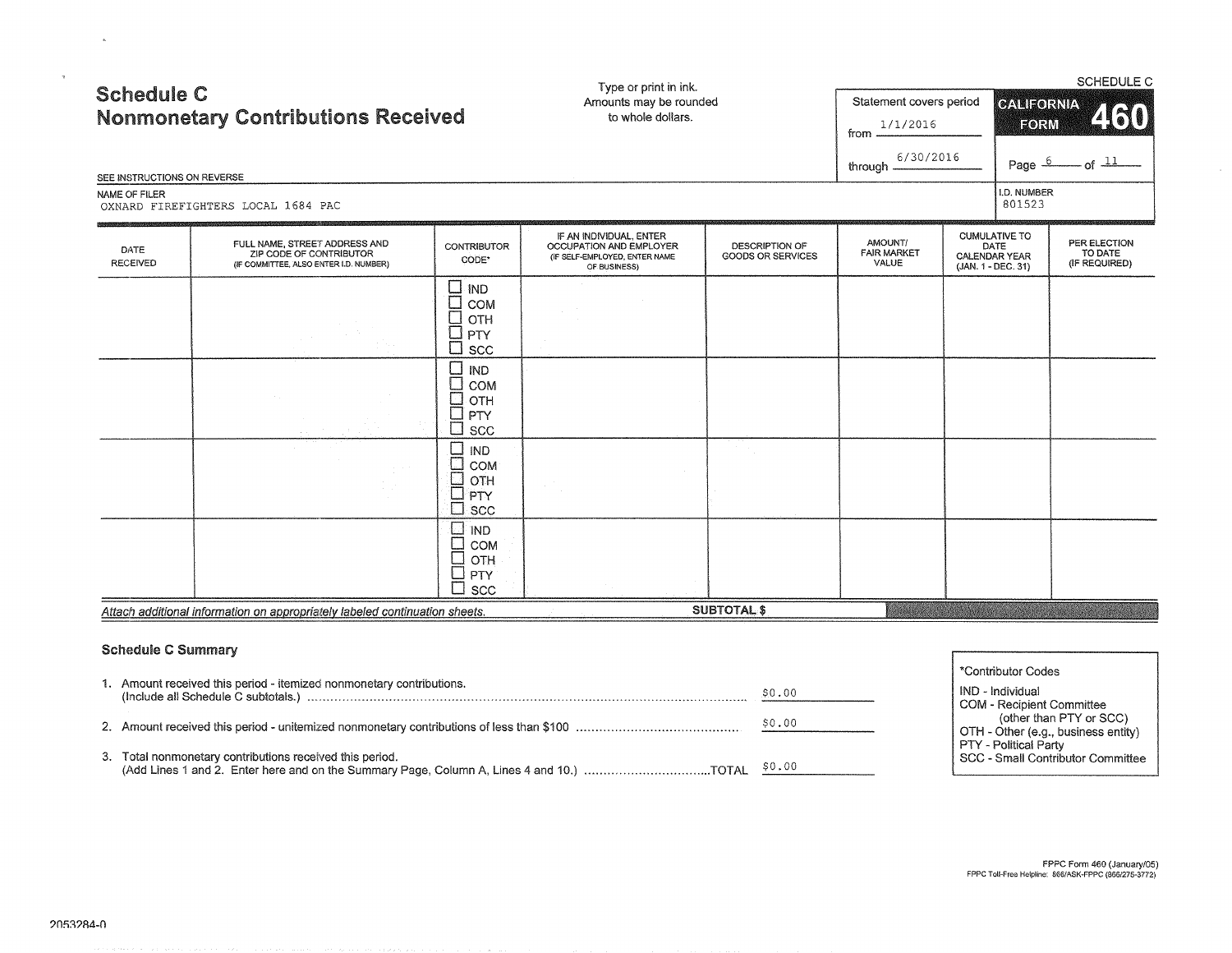| <b>Schedule D</b><br><b>Summary of Expenditures</b><br><b>Supporting/Opposing Other</b><br><b>Candidates, Measures and Committees</b><br>SEE INSTRUCTIONS ON BEVERSE |                                    |                                                                                                   |                                                                                                                                                                                                                                                                                | Type or print in ink.<br>Amounts may be rounded<br>to whole dollars. | Statement covers period<br>1/1/2016<br>from<br>6/30/2016<br>through $-$ |                                                                  | <b>SCHEDULE D</b><br><b>CALIFORNIA</b><br>250<br>FORM<br>$-$ of $\frac{11}{1}$<br>Page $\frac{1}{2}$ |                                          |  |  |
|----------------------------------------------------------------------------------------------------------------------------------------------------------------------|------------------------------------|---------------------------------------------------------------------------------------------------|--------------------------------------------------------------------------------------------------------------------------------------------------------------------------------------------------------------------------------------------------------------------------------|----------------------------------------------------------------------|-------------------------------------------------------------------------|------------------------------------------------------------------|------------------------------------------------------------------------------------------------------|------------------------------------------|--|--|
| NAME OF FILER                                                                                                                                                        | OXNARD FIREFIGHTERS LOCAL 1684 PAC |                                                                                                   |                                                                                                                                                                                                                                                                                |                                                                      |                                                                         |                                                                  | I.D. NUMBER<br>801523                                                                                |                                          |  |  |
| DATE                                                                                                                                                                 |                                    | NAME OF CANDIDATE, AND DISTRICT, OR<br>MEASURE NUMBER OR LETTER AND JURISDICTION,<br>OR COMMITTEE | TYPE OF PAYMENT                                                                                                                                                                                                                                                                | <b>DESCRIPTION</b><br>(IF REQUIRED)                                  | <b>AMOUNT THIS</b><br>PERIOD                                            | <b>CUMULATIVE TO DATE</b><br>CALENDAR YEAR<br>(JAN. 1 - DEC. 31) |                                                                                                      | PER ELECTION<br>TO DATE<br>(IF REQUIRED) |  |  |
|                                                                                                                                                                      | $\Box$ Support<br>$\Box$ Support   | $\Box$ Oppose<br>$\Box$ Oppose                                                                    | l 1<br>Monetary<br>Contribution<br>Nonmonetary<br>Contribution<br>independent<br>Expenditure<br>Monetary<br>Contribution<br>Nonmonetary<br>Contribution<br>Independent<br>Expenditure<br>Monetary<br>Contribution<br>Nonmonetary<br>Contribution<br>Independent<br>Expenditure |                                                                      |                                                                         |                                                                  |                                                                                                      |                                          |  |  |
|                                                                                                                                                                      | $\Box$ Support                     | $\Box$ Oppose                                                                                     |                                                                                                                                                                                                                                                                                |                                                                      |                                                                         |                                                                  |                                                                                                      |                                          |  |  |
|                                                                                                                                                                      |                                    |                                                                                                   |                                                                                                                                                                                                                                                                                | <b>SUBTOTAL \$</b>                                                   |                                                                         |                                                                  |                                                                                                      |                                          |  |  |
| <b>Schedule D Summary</b>                                                                                                                                            |                                    |                                                                                                   |                                                                                                                                                                                                                                                                                |                                                                      |                                                                         |                                                                  |                                                                                                      | \$0.00                                   |  |  |
|                                                                                                                                                                      |                                    |                                                                                                   |                                                                                                                                                                                                                                                                                |                                                                      |                                                                         |                                                                  | \$0.00                                                                                               |                                          |  |  |
|                                                                                                                                                                      |                                    |                                                                                                   |                                                                                                                                                                                                                                                                                |                                                                      |                                                                         |                                                                  |                                                                                                      | \$0.00                                   |  |  |

FPPC Form 460 (January/05) **FPPC Toll·Free Helpline:** 866/ASK~FPPC (866/275~3772)

 $\sim 10^{-1}$ 

 $\sim$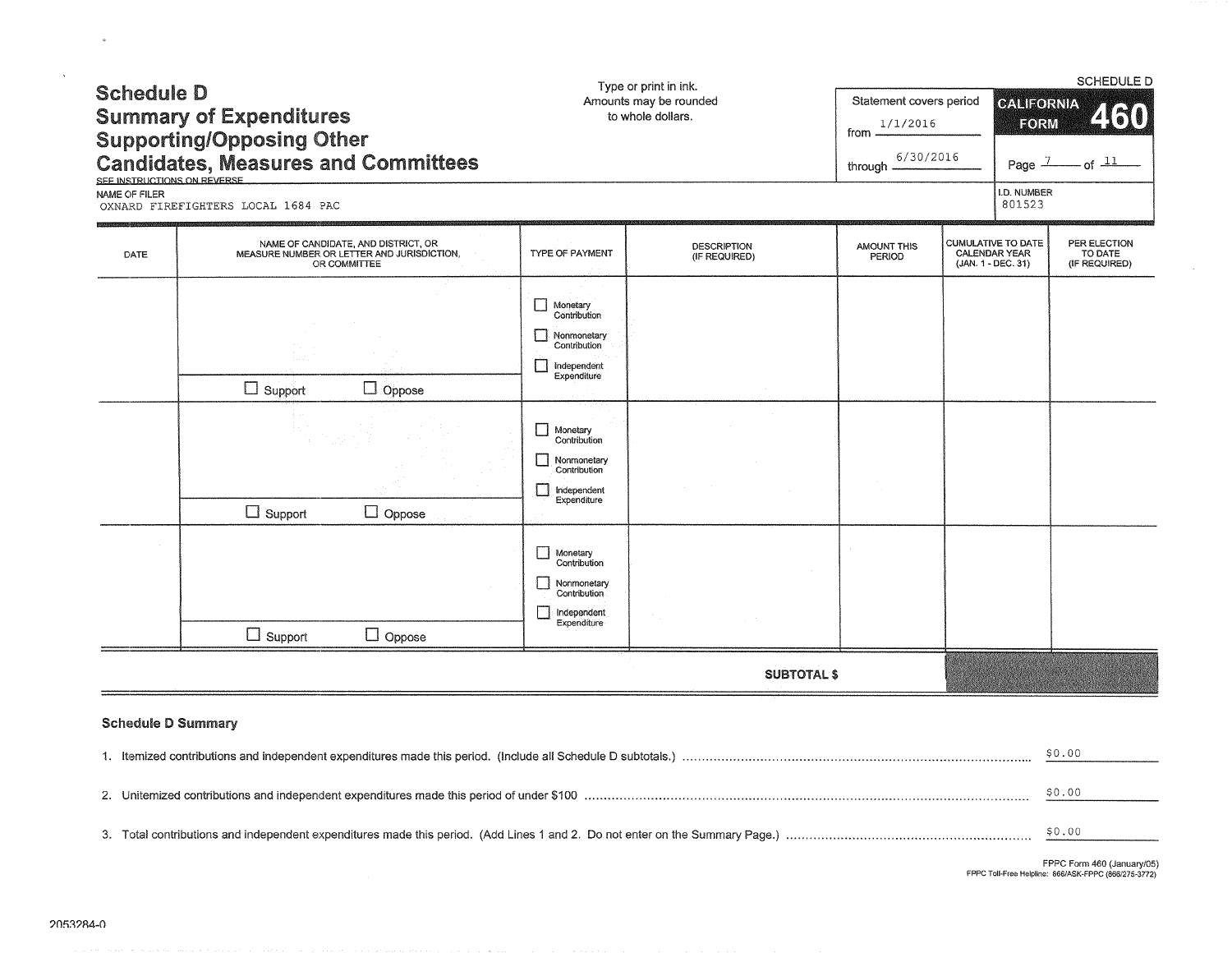| <b>Schedule E</b><br><b>Payments Made</b><br>SEE INSTRUCTIONS ON REVERSE<br>NAME OF FILER |                                                                                                                                 |                   | Type or print in ink.<br>Amounts may be rounded<br>to whole dollars. |                                           |                          | Statement covers period<br>1/1/2016<br>from<br>6/30/2016                           | <b>SCHEDULE E</b><br><b>CALIFORNIA</b><br>250<br>EORM     |
|-------------------------------------------------------------------------------------------|---------------------------------------------------------------------------------------------------------------------------------|-------------------|----------------------------------------------------------------------|-------------------------------------------|--------------------------|------------------------------------------------------------------------------------|-----------------------------------------------------------|
|                                                                                           |                                                                                                                                 |                   |                                                                      |                                           |                          | through -                                                                          | $of$ $\perp$<br>Page 8                                    |
|                                                                                           | OXNARD FIREFIGHTERS LOCAL 1684 PAC                                                                                              |                   |                                                                      |                                           | I.D. NUMBER<br>801523    |                                                                                    |                                                           |
|                                                                                           | CODES: If one of the following codes accurately describes the payment, you may enter the code. Otherwise, describe the payment. |                   |                                                                      |                                           |                          |                                                                                    |                                                           |
| CMP                                                                                       | campaign paraphernalia/misc.                                                                                                    | MBR               |                                                                      | member communications                     | <b>RAD</b>               | radio airtime and production                                                       |                                                           |
| <b>CNS</b><br>campaign consultants                                                        |                                                                                                                                 | MTG               |                                                                      | meetings and appearances                  | <b>RFD</b>               | returned contributions                                                             |                                                           |
| <b>CTB</b>                                                                                | contribution (explain nonmonetary)*                                                                                             | <b>OFC</b>        | office expenses                                                      |                                           | SAL                      | campaign workers' salaries                                                         |                                                           |
| <b>CVC</b>                                                                                | civic donations                                                                                                                 | <b>PET</b><br>PHO | petition circulating<br>phone banks                                  |                                           | <b>TEL</b><br><b>TRC</b> | t.v. or cable airtime and production costs<br>candidate travel, lodging, and meals |                                                           |
| <b>FIL</b><br><b>FND</b>                                                                  | candidate filing/ballot fees<br>fundraising events                                                                              | POL               |                                                                      | polling and survey research               | <b>TRS</b>               | staff/spouse travel, lodging, and meals                                            |                                                           |
| <b>IND</b>                                                                                | independent expenditure supporting/opposing others (explain)*                                                                   | POS               |                                                                      | postage, delivery and messenger services  | <b>TSF</b>               |                                                                                    | transfer between committees of the same candidate/sponsor |
| LEG                                                                                       | legal defense                                                                                                                   | PRO               |                                                                      | professional services (legal, accounting) | <b>VOT</b>               | voter registration                                                                 |                                                           |
| LIT                                                                                       | campaign literature and mailings                                                                                                | <b>PRT</b>        | print ads                                                            |                                           | <b>WEB</b>               | information technology costs (internet, e-mail)                                    |                                                           |
|                                                                                           | NAME AND ADDRESS OF PAYEE<br>(IF COMMITTEE, ALSO ENTER I.D. NUMBER)                                                             | i,                |                                                                      | CODE OR                                   |                          | DESCRIPTION OF PAYMENT                                                             | AMOUNT PAID                                               |
|                                                                                           |                                                                                                                                 |                   |                                                                      |                                           |                          |                                                                                    |                                                           |
|                                                                                           |                                                                                                                                 |                   |                                                                      |                                           |                          |                                                                                    |                                                           |
|                                                                                           | * Payments that are contributions or independent expenditures must also be summarized on Schedule D.                            |                   |                                                                      |                                           |                          |                                                                                    | <b>SUBTOTAL \$</b>                                        |
|                                                                                           | <b>Schedule E Summary</b>                                                                                                       |                   |                                                                      |                                           |                          |                                                                                    |                                                           |
|                                                                                           |                                                                                                                                 |                   |                                                                      |                                           |                          |                                                                                    | \$0.00                                                    |
|                                                                                           |                                                                                                                                 |                   |                                                                      |                                           |                          |                                                                                    | \$0.00                                                    |
| 3.                                                                                        |                                                                                                                                 |                   |                                                                      |                                           |                          |                                                                                    | \$0.00                                                    |
|                                                                                           |                                                                                                                                 |                   |                                                                      |                                           |                          |                                                                                    |                                                           |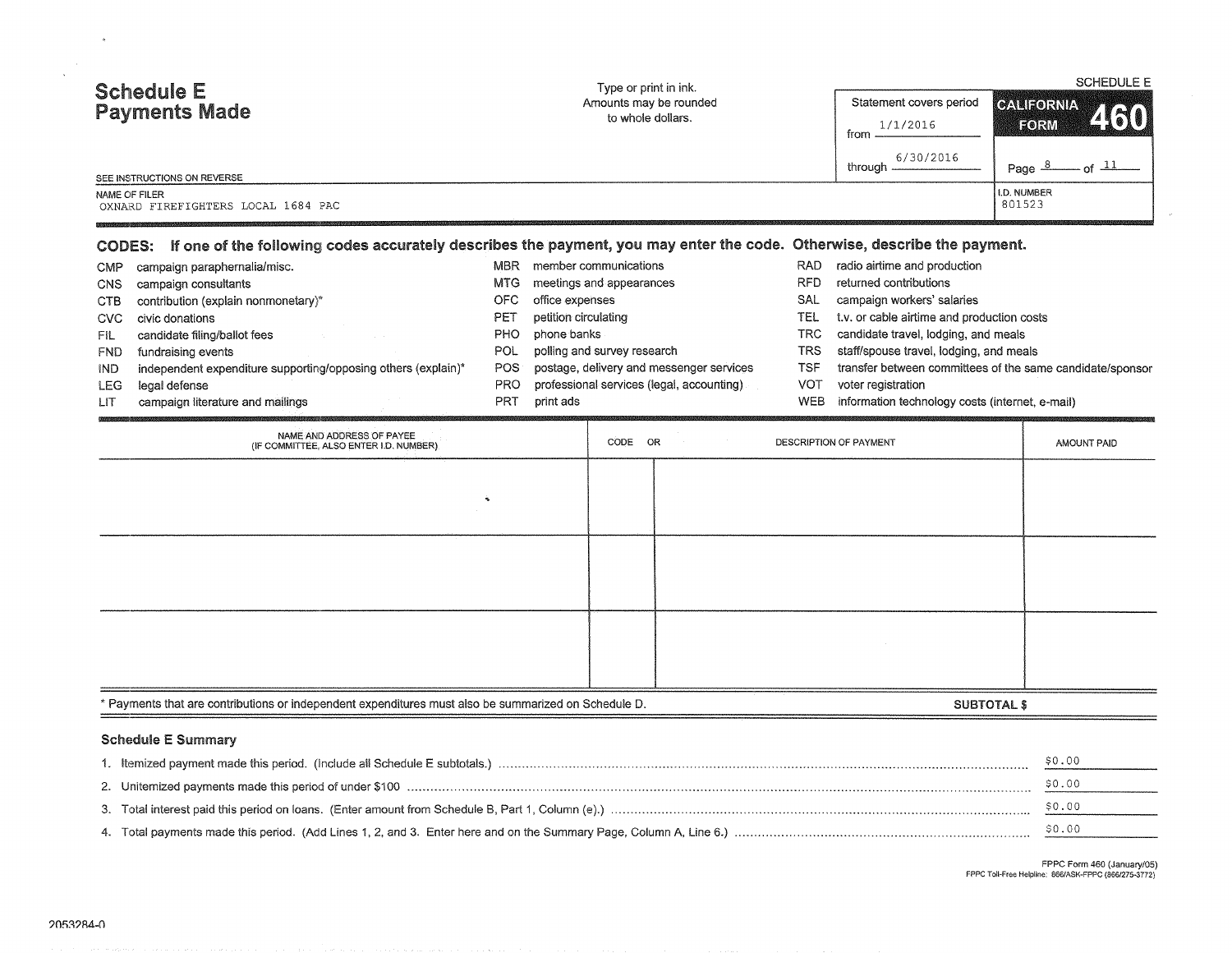| <b>Schedule F</b><br><b>Accrued Expenses (Unpaid Bills)</b><br>SEE INSTRUCTIONS ON REVERSE                                                                                                                                                                                                                                                                                                                 | Type or print in ink.                                                                                                                                                                                                                                                                                                                                  | Amounts may be rounded<br>to whole dollars.                             | from.<br>through $-$                                                                                                                                   | Statement covers period<br>1/1/2016<br>6/30/2016                                                                                                                                                                                               | <b>SCHEDULE F</b><br><b>CALIFORNIA</b><br><b>FORM</b><br>Page 2          |  |
|------------------------------------------------------------------------------------------------------------------------------------------------------------------------------------------------------------------------------------------------------------------------------------------------------------------------------------------------------------------------------------------------------------|--------------------------------------------------------------------------------------------------------------------------------------------------------------------------------------------------------------------------------------------------------------------------------------------------------------------------------------------------------|-------------------------------------------------------------------------|--------------------------------------------------------------------------------------------------------------------------------------------------------|------------------------------------------------------------------------------------------------------------------------------------------------------------------------------------------------------------------------------------------------|--------------------------------------------------------------------------|--|
| NAME OF FILER<br>OXNARD FIREFIGHTERS LOCAL 1684 PAC<br>CODES: If one of the following codes accurately describes the payment, you may enter the code. Otherwise, describe the payment.                                                                                                                                                                                                                     |                                                                                                                                                                                                                                                                                                                                                        |                                                                         |                                                                                                                                                        |                                                                                                                                                                                                                                                | I.D. NUMBER<br>801523                                                    |  |
| campaign paraphernalia/misc.<br><b>CMP</b><br>campaign consultants<br><b>CNS</b><br>contribution (explain nonmonetary)*<br><b>CTB</b><br>civic donations<br><b>CVC</b><br>candidate filing/ballot fees<br>FIL<br>fundraising events<br><b>FND</b><br>independent expenditure supporting/opposing others (explain)*<br><b>IND</b><br>legal defense<br><b>LEG</b><br>campaign literature and mailings<br>LIT | MBR member communications<br>meetings and appearances<br><b>MTG</b><br><b>OFC</b><br>office expenses<br>petition circulating<br>PET<br>phone banks<br><b>PHO</b><br>polling and survey research<br><b>POL</b><br>postage, delivery and messenger services<br><b>POS</b><br>professional services (legal, accounting)<br><b>PRO</b><br>PRT<br>print ads |                                                                         | RAD.<br><b>RFD</b><br>returned contributions<br><b>SAL</b><br><b>TEL</b><br><b>TRC</b><br>TRS<br>TSF<br><b>VOT</b><br>voter registration<br><b>WEB</b> | radio airtime and production<br>campaign workers' salaries<br>t.v. or cable airtime and production costs<br>candidate travel, lodging, and meals<br>staff/spouse travel, lodging, and meals<br>information technology costs (internet, e-mail) | transfer between committees of the same candidate/sponsor                |  |
| NAME AND ADDRESS OF CREDITOR<br>(IF COMMITTEE, ALSO ENTER I.D. NUMBER)                                                                                                                                                                                                                                                                                                                                     | CODE OR<br><b>DESCRIPTION OF PAYMENT</b>                                                                                                                                                                                                                                                                                                               | (a)<br><b>OUTSTANDING</b><br><b>BALANCE BEGINNING</b><br>OF THIS PERIOD | (b)<br>AMOUNT INCURRED<br>THIS PERIOD                                                                                                                  | (c)<br>AMOUNT PAID<br>THIS PERIOD<br>(ALSO REPORT ON E)                                                                                                                                                                                        | (d)<br><b>OUTSTANDING</b><br><b>BALANCE AT CLOSING</b><br>OF THIS PERIOD |  |
|                                                                                                                                                                                                                                                                                                                                                                                                            |                                                                                                                                                                                                                                                                                                                                                        |                                                                         |                                                                                                                                                        |                                                                                                                                                                                                                                                |                                                                          |  |
|                                                                                                                                                                                                                                                                                                                                                                                                            |                                                                                                                                                                                                                                                                                                                                                        |                                                                         |                                                                                                                                                        |                                                                                                                                                                                                                                                |                                                                          |  |
|                                                                                                                                                                                                                                                                                                                                                                                                            |                                                                                                                                                                                                                                                                                                                                                        |                                                                         |                                                                                                                                                        |                                                                                                                                                                                                                                                |                                                                          |  |
| .<br>* Payments that are contributions or independent expenditures must also be summarized on Schedule D.                                                                                                                                                                                                                                                                                                  | <b>SUBTOTAL \$</b>                                                                                                                                                                                                                                                                                                                                     |                                                                         | £                                                                                                                                                      | s.                                                                                                                                                                                                                                             | \$                                                                       |  |

## Schedule F Summary

| Total accrued expenses incurred this period. (Include all Schedule F, Column (b) subtotals for            | \$0.00                               |
|-----------------------------------------------------------------------------------------------------------|--------------------------------------|
| 2. Total accrued expenses paid this period. (Include all Schedule F, Column (c) subtotals for payments on |                                      |
| 3. Net change this period. (Subtract Line 2 from Line 1. Enter the difference here and<br><b>NFT</b>      | \$0.00<br>(May be a negative number) |

FPPC Form 460 (January/05) **FPPC** Toll~Free **Helptine:** 866/ASK~FPPC {866/275~3772}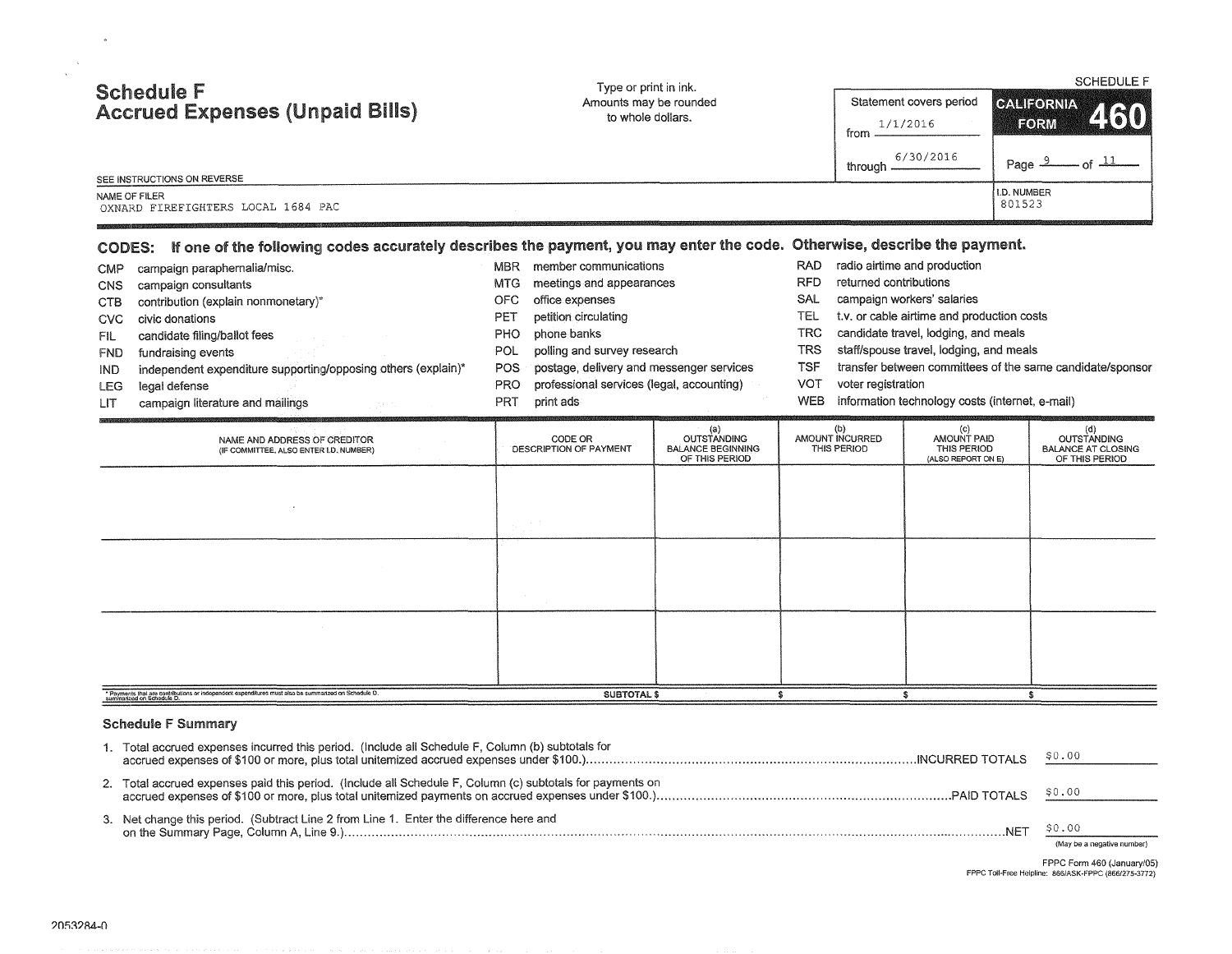| <b>Schedule H</b><br><b>Loans Made to Others*</b><br>SEE INSTRUCTIONS ON REVERSE<br>NAME OF FILER<br>OXNARD FIREFIGHTERS LOCAL 1684 PAC                          |                                                                                                     |                                                                                | Type or print in ink.<br>Amounts may be rounded<br>to whole dollars. |                                                           | from $-$                                                           | Statement covers period<br>1/1/2016<br>6/30/2016<br>through $\equiv$ | <b>GALIFORNIA</b><br>FORM<br>I.D. NUMBER<br>801523 | SCHEDULE H<br>250<br>Page $\frac{10}{10}$ of $\frac{11}{10}$ |
|------------------------------------------------------------------------------------------------------------------------------------------------------------------|-----------------------------------------------------------------------------------------------------|--------------------------------------------------------------------------------|----------------------------------------------------------------------|-----------------------------------------------------------|--------------------------------------------------------------------|----------------------------------------------------------------------|----------------------------------------------------|--------------------------------------------------------------|
| FULL NAME, STREET ADDRESS AND ZIP CODE<br>OF RECIPIENT<br>(IF COMMITTEE, ALSO ENTER I.D. NUMBER)                                                                 | IF AN INDIVIDUAL, ENTER<br>OCCUPATION AND EMPLOYER<br>(IF SELF-EMPLOYED, ENTER<br>NAME OF BUSINESS) | (a)<br><b>OUTSTANDING</b><br><b>BALANCE</b><br><b>BEGINNING THIS</b><br>PERIOD | (b)<br>AMOUNT<br>LOANED THIS<br>PERIOD                               | (c)<br>REPAYMENT OR<br><b>FORGIVENESS</b><br>THIS PERIOD* | (d)<br>OUTSTANDING<br><b>BALANCE AT</b><br>CLOSE OF THIS<br>PERIOD | (e)<br><b>INTEREST</b><br><b>RECEIVED</b>                            | (1)<br>ORIGINAL<br>AMOUNT OF<br>LOAN               | (g)<br>CUMULATIVE<br>LOANS<br>TO DATE                        |
|                                                                                                                                                                  |                                                                                                     |                                                                                |                                                                      | $\Box$ PAID                                               |                                                                    | %.                                                                   |                                                    | CALENDAR YEAR                                                |
|                                                                                                                                                                  |                                                                                                     |                                                                                |                                                                      | <b>L</b> FORGIVEN                                         |                                                                    | <b>RATE</b>                                                          |                                                    | PER ELECTION**                                               |
|                                                                                                                                                                  |                                                                                                     |                                                                                |                                                                      | $\Box$ PAID                                               | DATE DUE                                                           |                                                                      | <b>DATE INCURRED</b>                               | CALENDAR YEAR                                                |
|                                                                                                                                                                  |                                                                                                     |                                                                                |                                                                      | $\Box$ FORGIVEN                                           |                                                                    | %.<br><b>RATE</b>                                                    |                                                    | PER ELECTION**                                               |
|                                                                                                                                                                  |                                                                                                     |                                                                                |                                                                      |                                                           | DATE DUE                                                           |                                                                      | DATE INCURRED                                      |                                                              |
| *Loans that are contributions to another candidate or committee<br>must also be summarized on Schedule D. Loans forgiven must<br>also be reported on Schedule E. |                                                                                                     | SUBTOTAL  \$                                                                   |                                                                      | \$                                                        | \$                                                                 | S                                                                    |                                                    |                                                              |
|                                                                                                                                                                  |                                                                                                     |                                                                                |                                                                      |                                                           |                                                                    | (Enter (e) on<br>Schedule I, Line 3)                                 |                                                    |                                                              |
| <b>Schedule H Summary</b>                                                                                                                                        |                                                                                                     |                                                                                |                                                                      |                                                           |                                                                    |                                                                      |                                                    |                                                              |
| (Total Column (b) plus unitemized loans of less than \$100.)                                                                                                     |                                                                                                     |                                                                                |                                                                      |                                                           | \$0.00                                                             |                                                                      |                                                    |                                                              |
| (Total Column (c) plus unitemized payments of less than \$100.)                                                                                                  |                                                                                                     |                                                                                |                                                                      |                                                           | \$0.00                                                             |                                                                      |                                                    | ** If required.                                              |
|                                                                                                                                                                  |                                                                                                     |                                                                                |                                                                      |                                                           | \$0.00                                                             |                                                                      |                                                    |                                                              |
| Enter the net here and on the Summary Page, Column A, Line 7.                                                                                                    |                                                                                                     |                                                                                |                                                                      |                                                           | (May be a negative number)                                         |                                                                      |                                                    |                                                              |